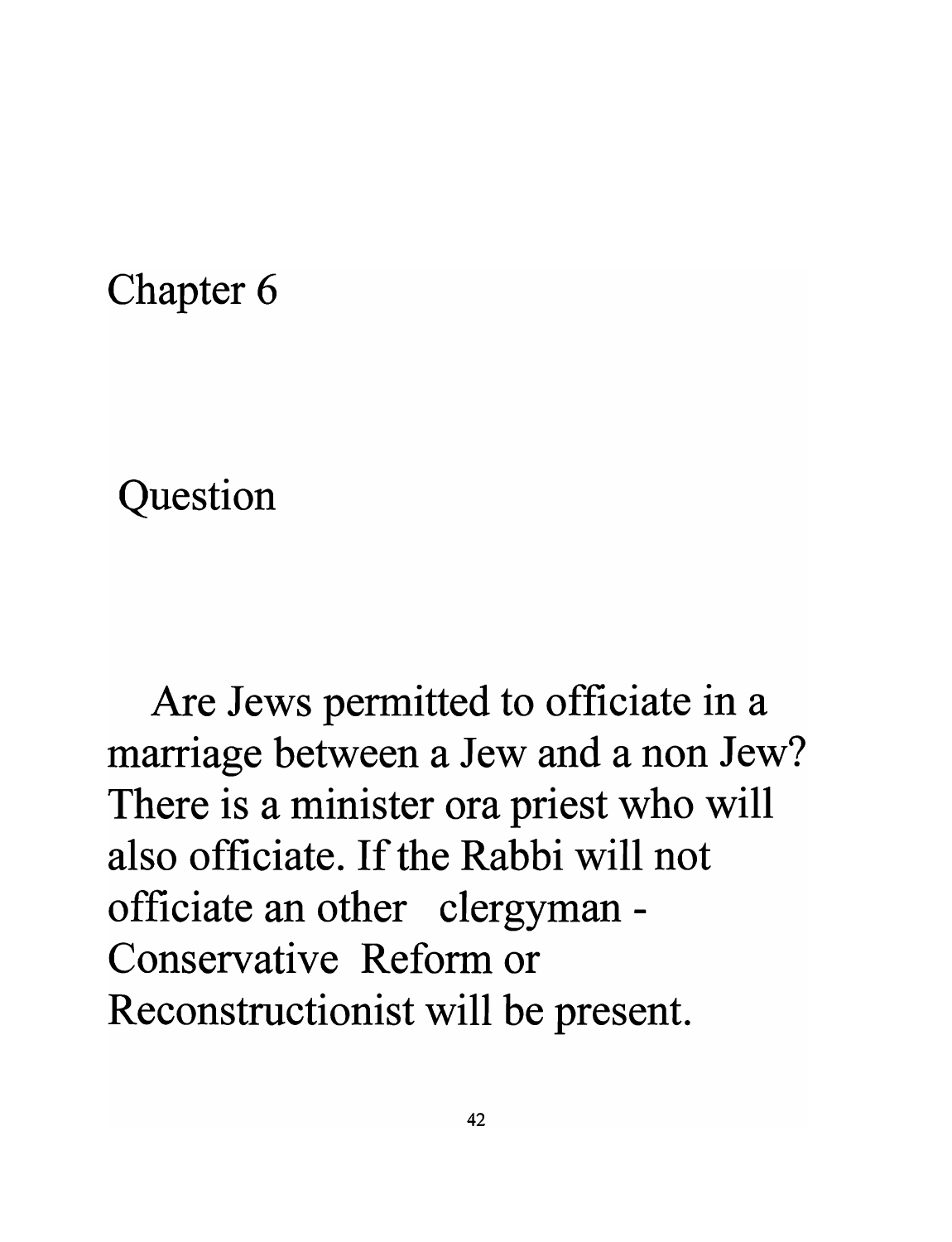#### Response

Definitely not. There does not exists any Hallachic marriage if one of the spouses is not Jewish. A marriage by definition, regardless, if it be according to Hallacha Jewish law or not is a commitment of a permanent relationship. If there is a civil marriage or the State recognizes the religious marriage a civil divorce is required to dissolve the marriage bond.

There are Hallachic authorities who rule that having conjugal relations with one not Jewish is only a Rabbinical violations. Nevertheless, once a bond of marriage is entered, even if it be non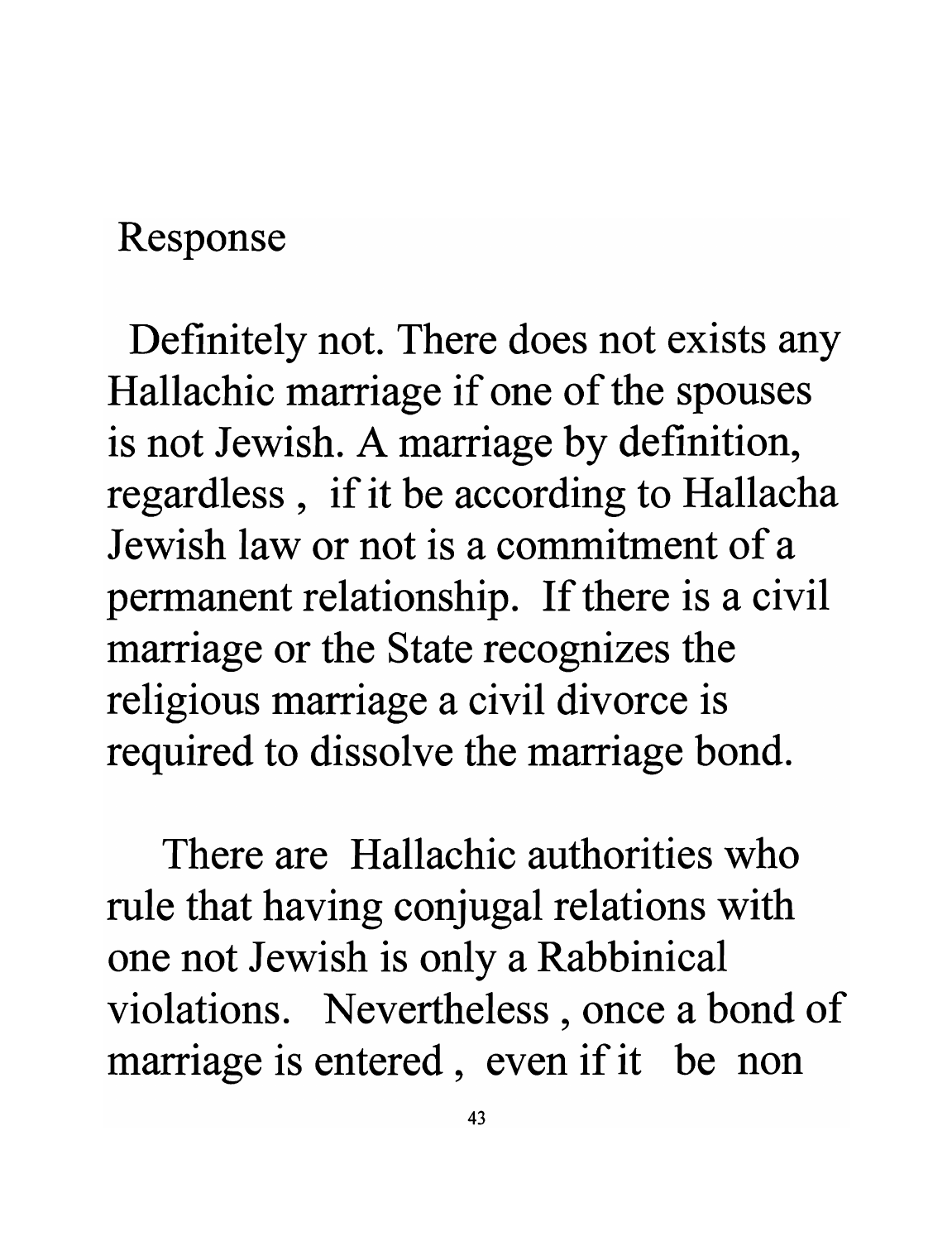# Hallachic, the violation becomes Biblical.

The fact that this couple will be married regardless if the Orthodox Rabbi officiates or not does not give the Orthodox Rabbi a dispensation to be a party- an accomplice- for a Divine transgression . We do not recognize **Reform Conservative or**  Reconstructionist clergymen.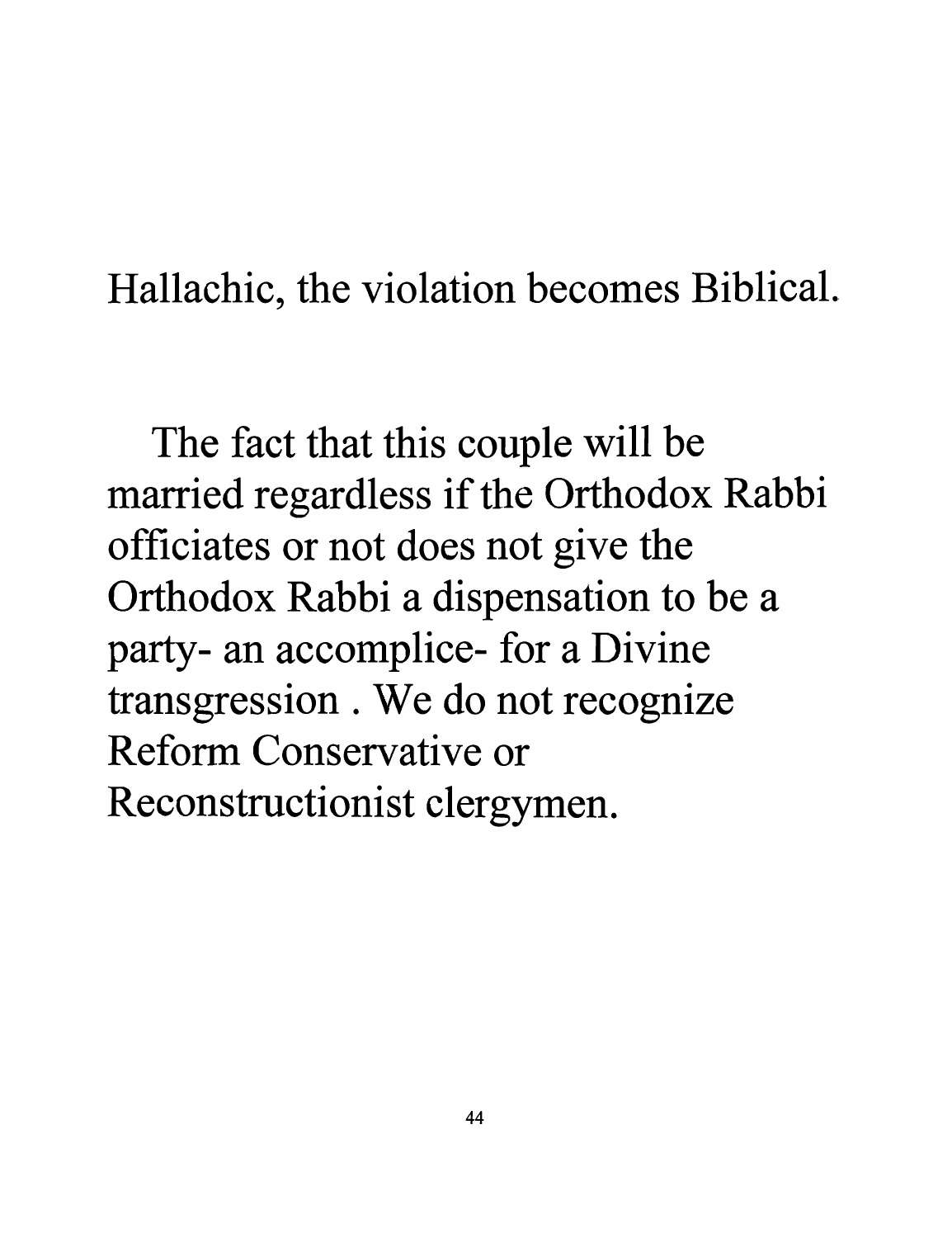### HOWEVER

What I wrote is the truth. However, **there exists** EMET TRUTH **and** EMET AMITO TRUTH OF TRUTH. HIGHER TRUTH.

Truth is that the Rabbi is exempt . He is in a sense an accomplice if he agrees to participate and officiate. However what happens to the couple? Every Jew no matter haw far he /she has strayed from **Judaism nevertheless retains a Pintele**  Yid. They have a drop of being a Jew. Certainly Anti-Semites recognize and see every Jew as a Jew, regardless if he observes nothing and already has baptized.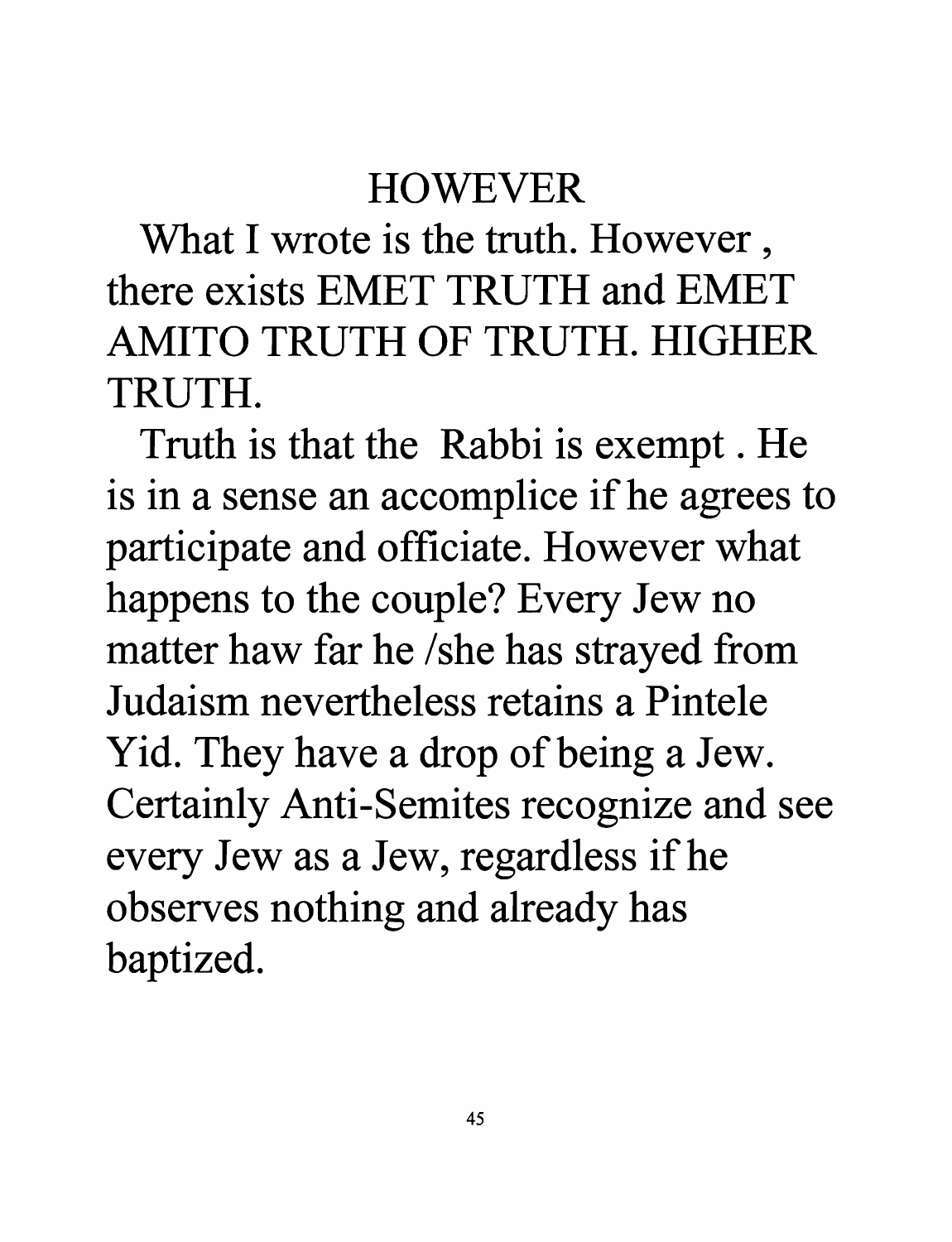It is the obligation of every Rabbi to welcome every Jew. It is the obligation of every Rabbi to love every Jew and search for him where ever he/she can be found. Even if one has to go to bars Reform Temples or to a marriage hall . There exists a chance that the Jew will adopt slowly Judaism if one establishes contact. Refusing to participate at his wedding only ensures to drive him away. Participating opens the way by establishing contact for a continued relationship.

The stark tragic reality is that 25% - 50 % of all Jewish marriages are with spouses of other faiths.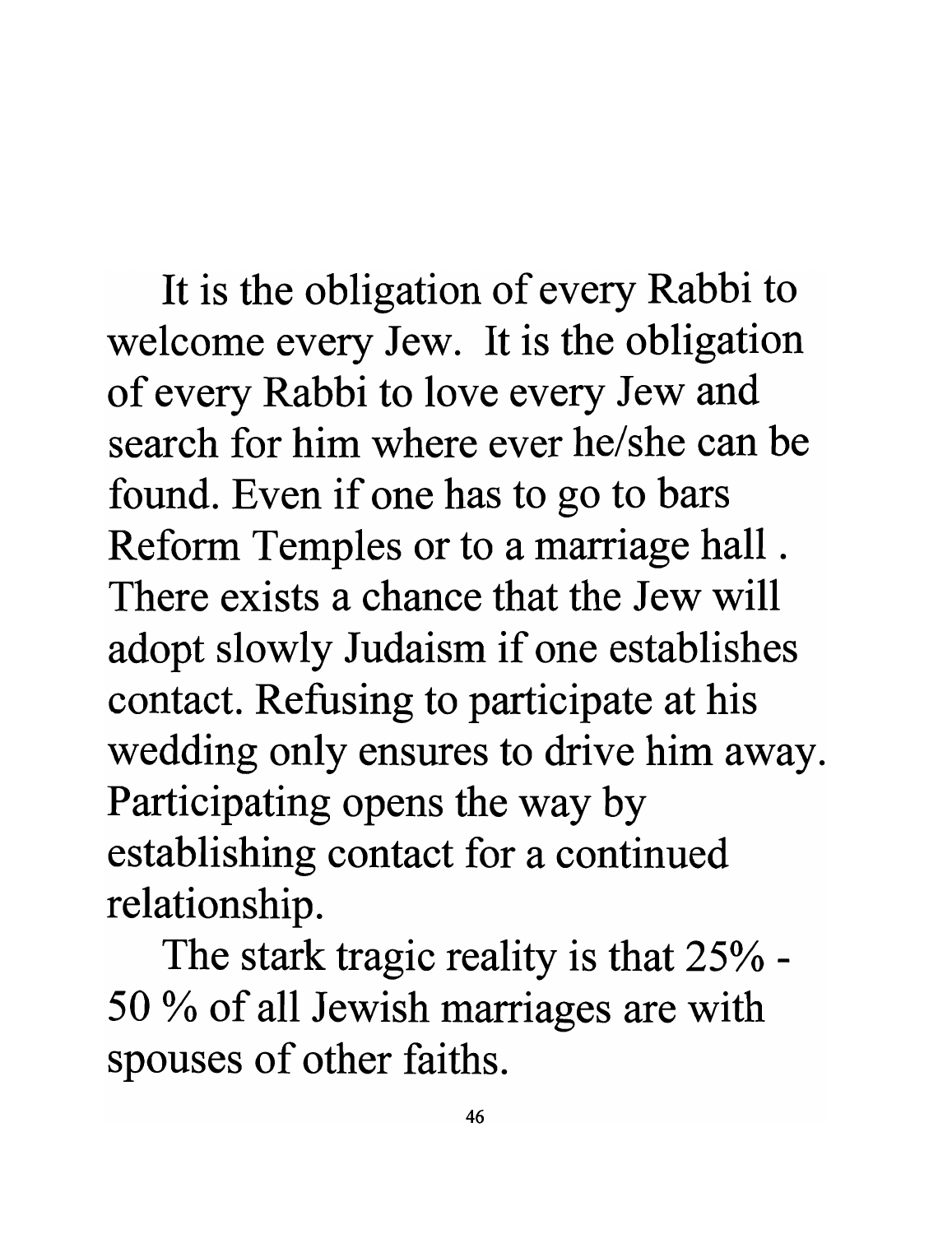Are we to abandon all these Jews? Or are we to wade into the competition for these lost souls? If we turn them away there exists 100% certainty that they will be lost. If we establish contact there exists a % chance that we can win them back.

The couple are going to wed regardless if we participate or not. In such circumstances it is permitted for us to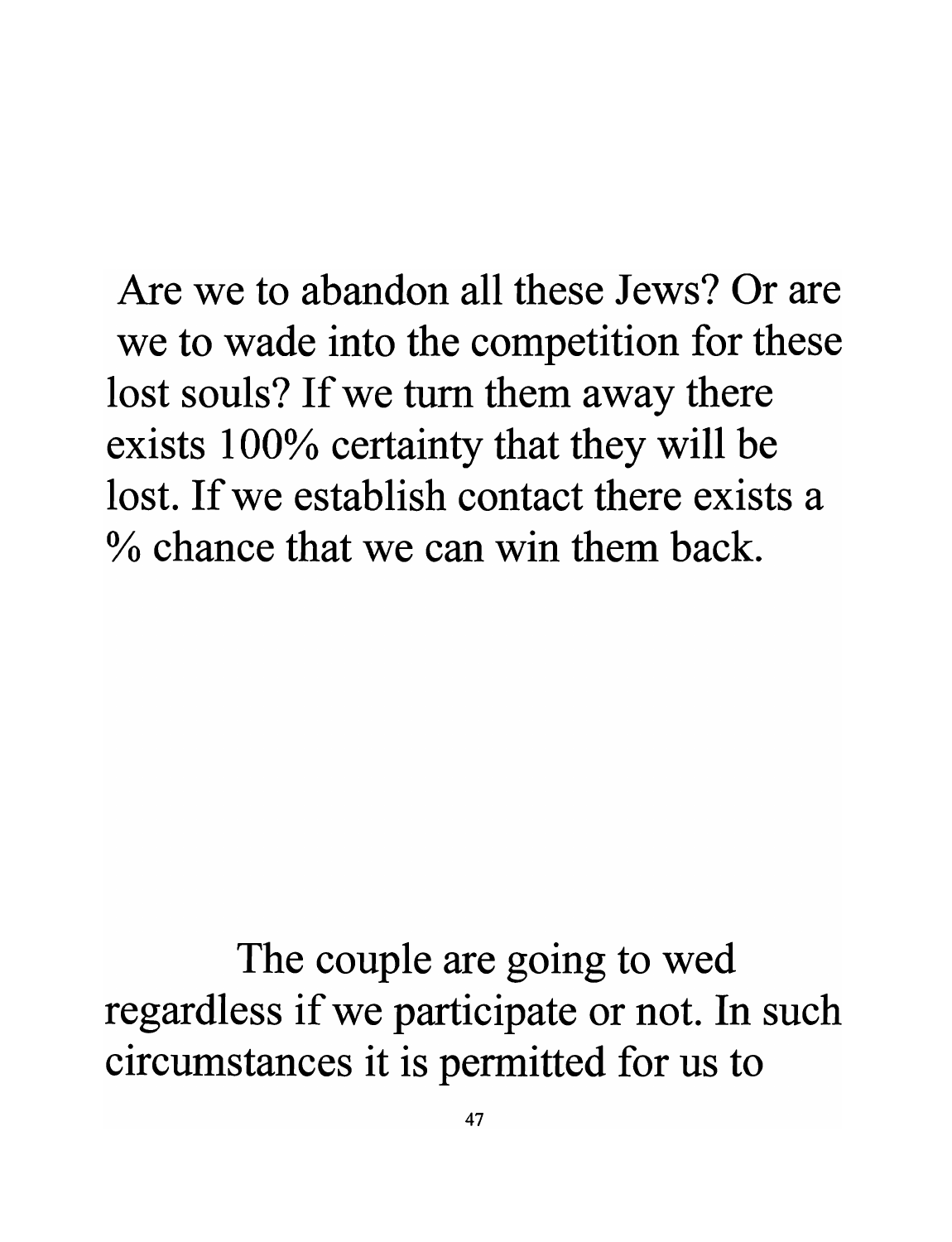participate. See rulings of Ramo 151:1commentary on - Shach Nodei Beyehudah Yoreh Dayoh 151:1 Aruch Hashulchon Orech Chaim 306:25 end. If a Jew is about to convert it is permitted even to violate the Sabbath in order to save him/her from conversion. These individuals believe, mistakenly , that it is lawful to have an inter faith marriage . They are considered Shoggegin unwiting violators Y oreh Dayoh 99:5 Taz Ibid 99:9 aruch Hashulchon even Hoazer 13 :29 rambam Laws Mamrim 3:3 [Tinok Shenshba bain hakum ] "One who grows up ignorant of Jewish law can not be considered a wilful violator He is an onus like one forced to violate the laws. He/she should be won back by peaceful means."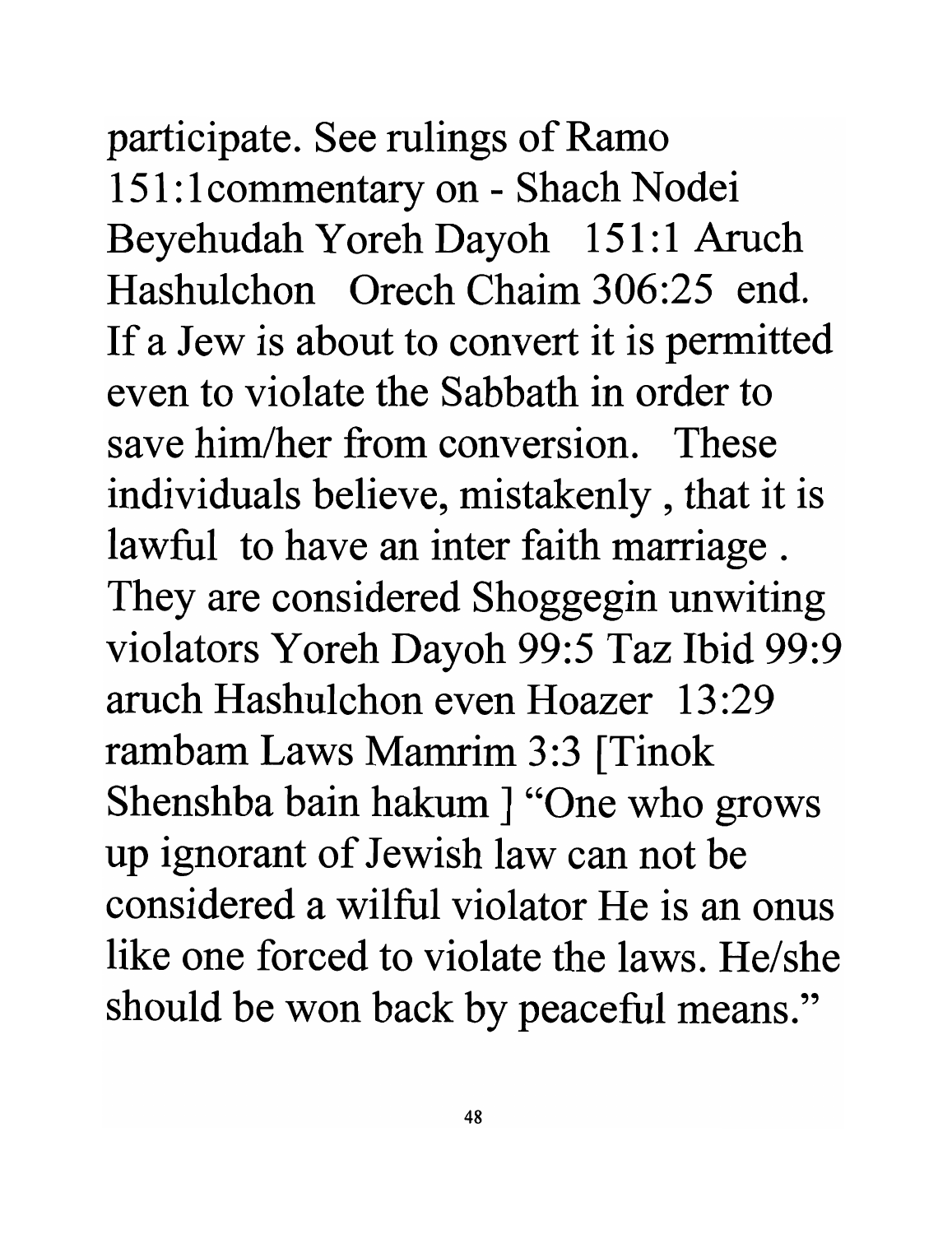Certainly if we oblige this couple with a ceremony that the couple make up -each spouse reads what they compose and you call this a wedding what damage has been done? You explain that a Jewish marriage can only exist if both are **Jewish.** 

However , even if the entire wedding ceremony is performed substituting the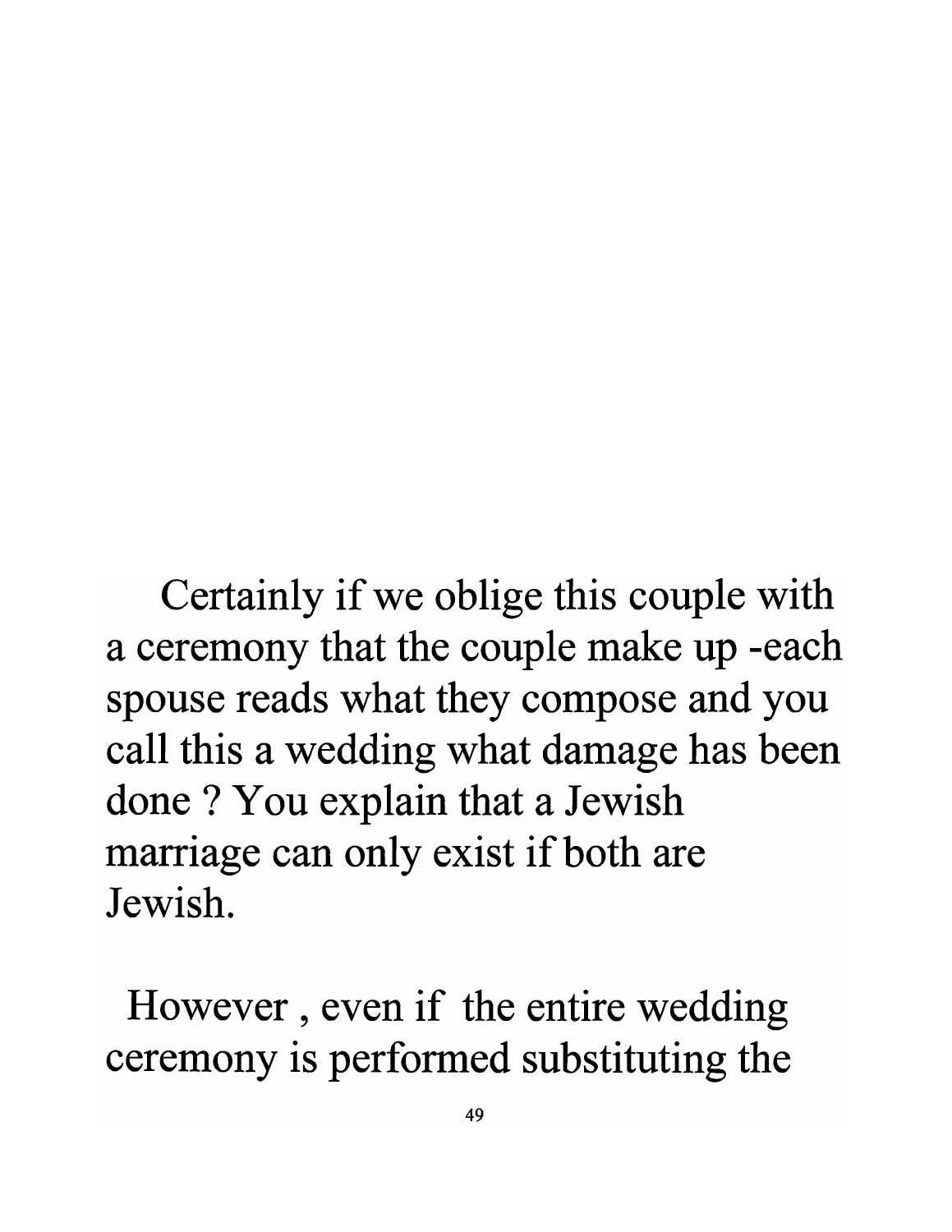word "Hahem" every time God's name is mentioned nothing tragic has occurred. It is not the end of the world. The good accomplished out weighs -trumps- what **ever** bad **is created.** 

Obviously, the couple are not married according to Jewish law. Even if 100% competent witnesses are present they are witnesses a wedding where one spouse is **not** Jewish. **Therefore there exists no**  Hallachic marriage. If the marriage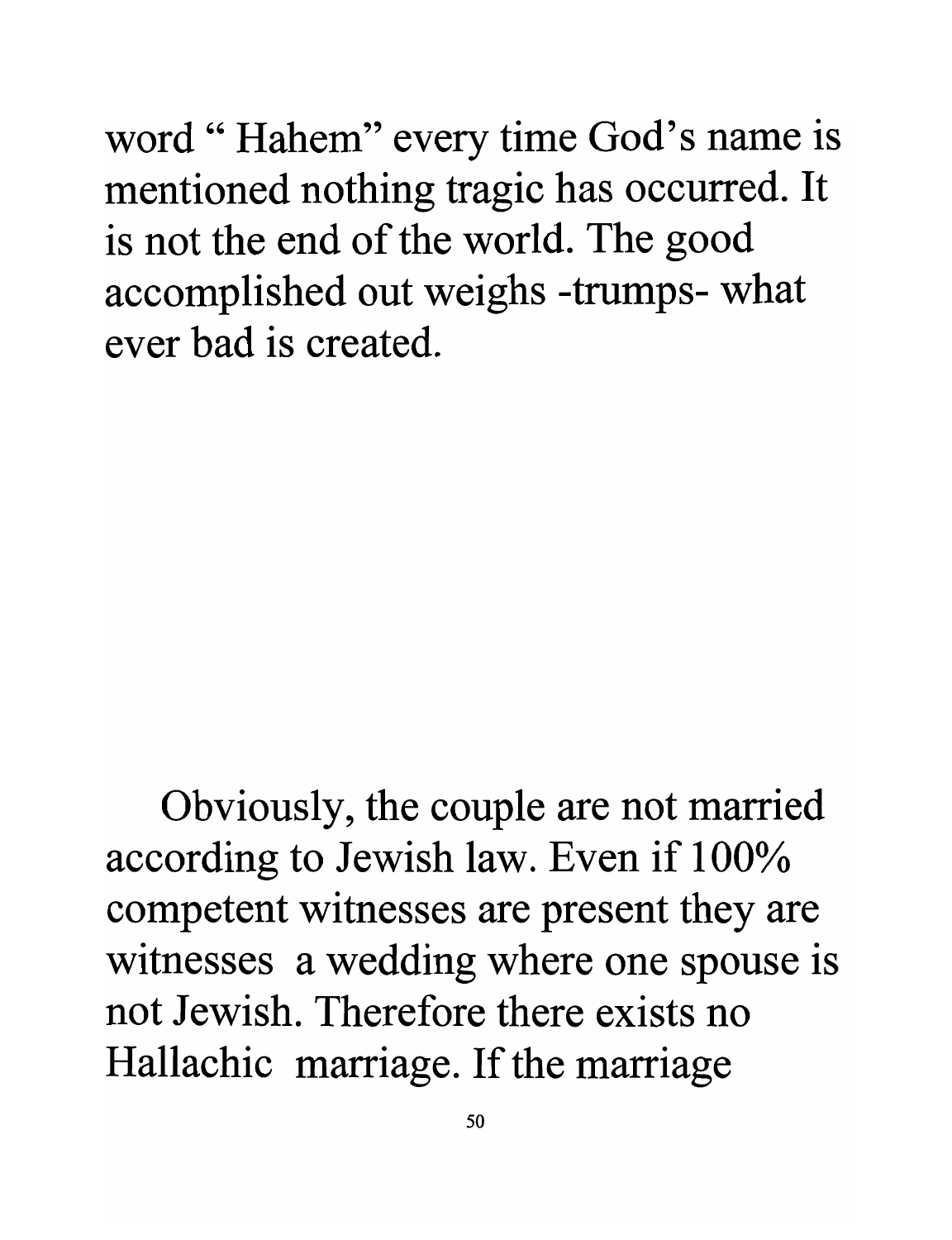**dissolves no Get- Jewish divorce is**  necessary. If the marriage performed by the Rabbi is recognized by the civil authorities they will require a civil **divorce.** 

Jewish Equitable Law dictates that if the couple have children that the husband support the children. Responsa **of Rav Uziel first Sefardic** Chief Rabbi of Israel. If the couple do not have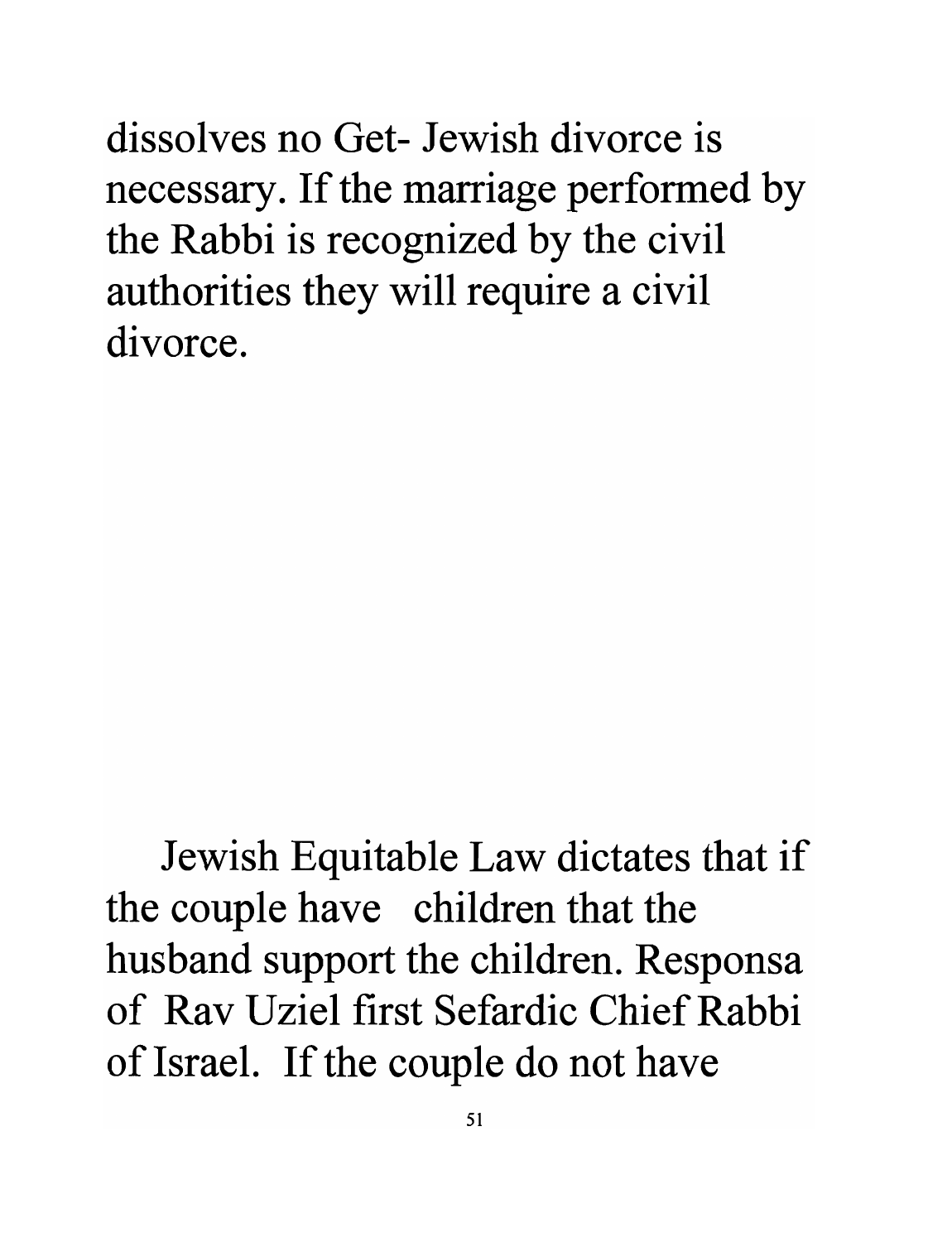children the husband is required by equity to support the wife . In the case where both spouses are Jewish and an Hallachic marriage takes place support of wife and children are mandated from a different section of matrimonial law. However the bottom line is that wife and children equally have support regardless if there was an Hallachic marriage or not. Even marriages when both spouses are Jewish many times are post facto deemed as non Halachic- not in accordance with Jewish law. This is done when the husband refuses to release his wife with a Get a Jewish divorce and we annul the marriage. See my books  $10, 11, 12$ 

However, the best way is not to participate in a wedding ; but to invite the